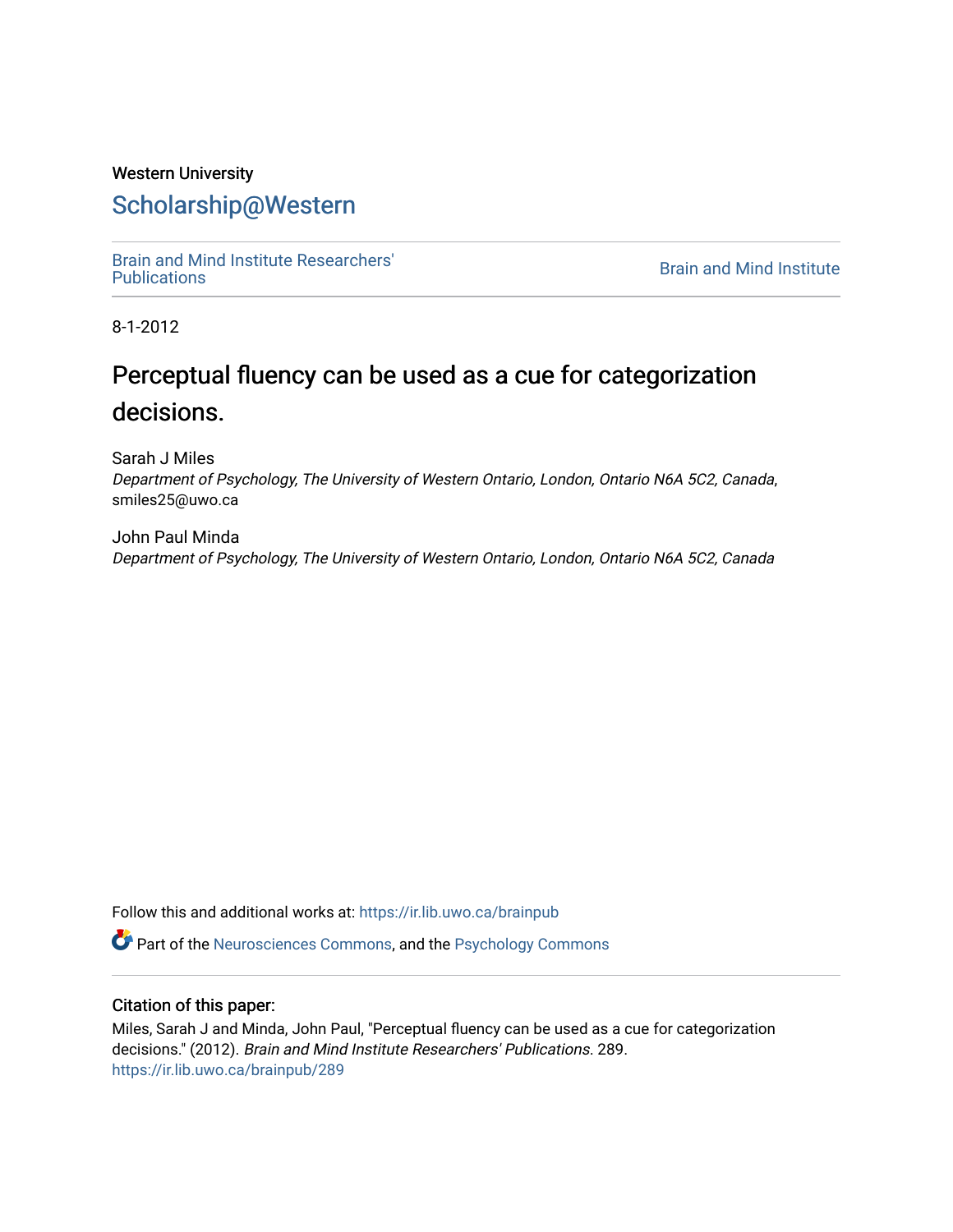BRIEF REPORT

## Perceptual fluency can be used as a cue for categorization decisions

Sarah J. Miles & John Paul Minda

Published online: 1 May 2012  $\oslash$  Psychonomic Society, Inc. 2012

Abstract Learning in the prototype distortion task is thought to involve perceptual learning in which category members experience an enhanced visual response (Ashby & Maddox. Annual Review of Psychology, 56, 149–178, [2005](#page-6-0)). This response likely leads to more-efficient processing, which in turn may result in a feeling of perceptual fluency for category members. We examined the perceptual-fluency hypothesis by manipulating fluency independently from category membership. We predicted that when perceptual fluency was induced using subliminal priming, this fluency would be misattributed to category membership and would affect categorization decisions. In a prototype distortion task, the participants were more likely to judge stimuli that were not members of the category as category members when the nonmembers were made perceptually fluent with a matching subliminal prime. This result suggests that perceptual fluency can be used as a cue during some categorization decisions. In addition, the results provided converging evidence that some types of categorization are based on perceptual learning.

Keywords Categorylearning .Priming .Perceptuallearning

The prototype distortion task was first introduced by Posner and Keele [\(1968](#page-6-0)) as a method of studying how category representations are abstracted and stored. Although variations of the task have been used, in the traditional form of the task, participants are exposed to a series of dot patterns that are distortions of a common prototype, and these distortions form a category. Next, participants judge whether a series of new dot patterns are also category members. The

S. J. Miles  $(\boxtimes) \cdot$  J. P. Minda

Department of Psychology, The University of Western Ontario, London, Ontario N6A 5C2, Canada e-mail: smiles25@uwo.ca

pattern of responses given by participants is thought to reflect the nature of the category representations used to make categorization judgments. More recently, the task has been used to investigate the role of perceptual learning in categorization (e.g., Casale & Ashby, [2008;](#page-6-0) Coutinho, Couchman, Redford, & Smith, [2010](#page-6-0)).

A set of fMRI studies involving the prototype distortion task have shown that perceptual learning may be important for abstracting visual prototypes. In three studies (Aizenstein et al., [2000;](#page-6-0) P. J. Reber, Stark, & Squire, [1998a](#page-6-0), [1998b\)](#page-6-0), areas of the occipital cortex showed decreased activity in response to category members relative to nonmembers. This decrease in activation might reflect perceptual learning that leads to easier or more-efficient processing of category members. More specifically, a group of visual cortical cells may learn to respond strongly to the prototype, less to nonprototypical category members, and even less to items that are not in the category. Across the learning period, perceptual learning causes the cells' sensitivity and magnitude of response to increase (Ashby & Maddox, [2005\)](#page-6-0). Because the increased response is only elicited for category members, its presence may be used as a cue to category membership.

If perceptual learning is important for prototype abstraction, then manipulations that affect perceptual learning should also affect categorization performance. Perceptual learning is likely enhanced with categorization training on items that are very similar to the prototype, as compared to training with items that are less similar to the prototype. When participants were trained with highly similar exemplars, their categorization performance was better than when they were trained with less similar exemplars (Casale & Ashby, [2008](#page-6-0)), suggesting that perceptual learning is important for prototype abstraction.

The enhanced visual response elicited by category members could result in a greater feeling of perceptual fluency (i.e., the feeling of ease or difficulty associated with a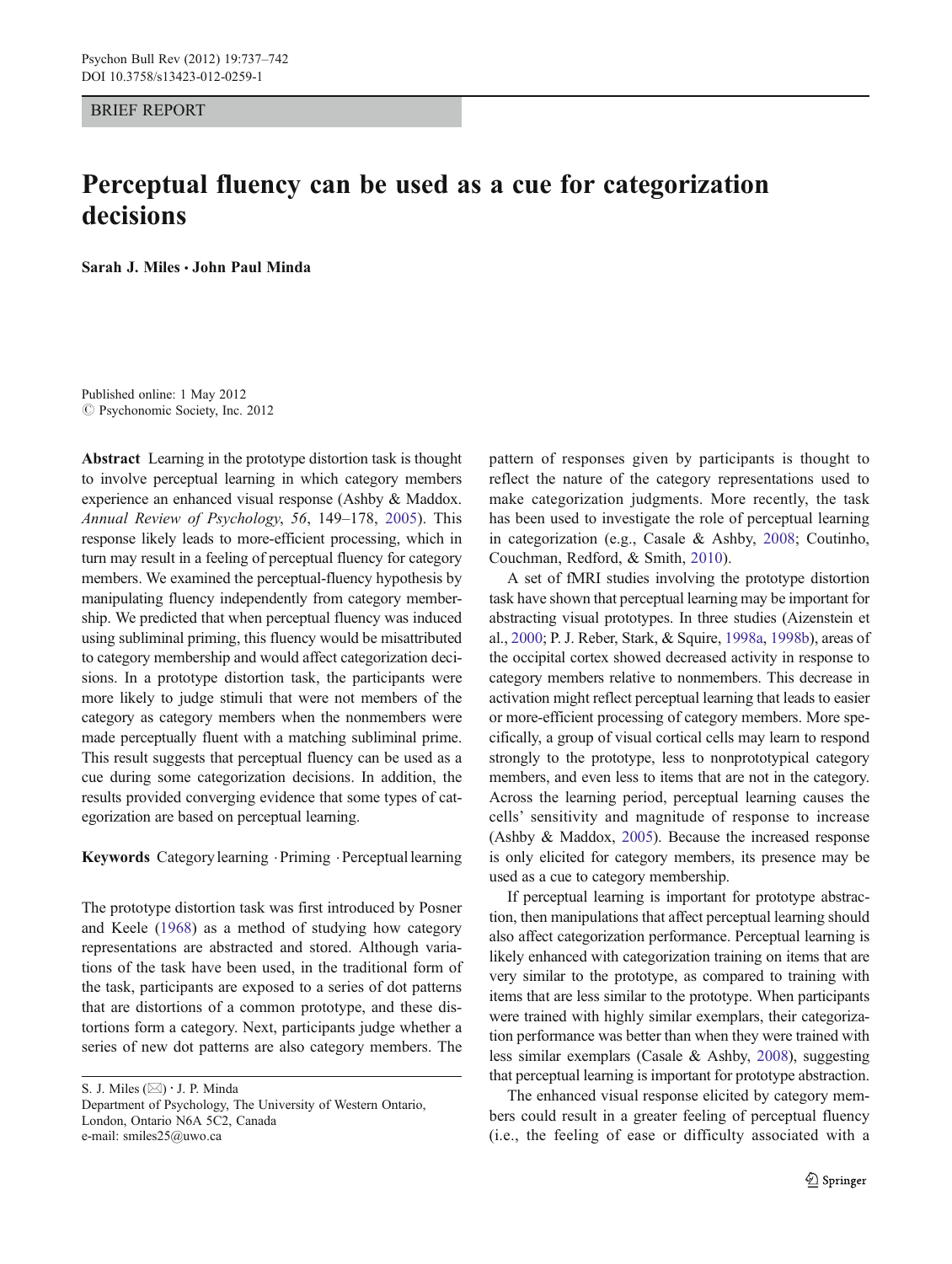<span id="page-2-0"></span>mental task; Alter & Oppenheimer, [2009;](#page-6-0) Oppenheimer & Frank, [2008](#page-6-0)) for category members than for nonmembers. This feeling of fluency may be one cue that is used during judgments of category membership, especially in tasks such as the prototype distortion task (E. Smith, [2008](#page-6-0)). Perceptual fluency is generally a reliable cue about the state of the environment, but it can be independently manipulated (Alter & Oppenheimer, [2009](#page-6-0)). For example, subliminal priming, stimulus duration, and stimulus repetition all affect perceptual fluency. Manipulations of perceptual fluency have been shown to affect a range of judgments, including liking (R. Reber, Winkielman, & Schwarz, [1998\)](#page-6-0) and familiarity (Whittlesea, Jacoby, & Girard, [1990\)](#page-6-0).

Perceptual fluency has not been directly manipulated in the context of category-learning tasks, but some studies have pointed to a role for perceptual fluency in semantic categorization. When category exemplars (e.g., pigeon, hummingbird) were made disfluent by being printed in a small, difficult-toread font, participants judged them as worse members of a given category (e.g., "bird") than when they were presented in a larger, easy-to-read font. A feature's typicality (e.g., "lays eggs") for a given category was similarly affected by the font in which it was printed (Oppenheimer & Frank, [2008](#page-6-0)). This experiment illustrated that perceptual fluency is important for categorization judgments of well-learned semantic categories, but it is not clear whether the same would be true during the category-learning process.

In another study, the relationship between prototypicality and fluency was examined using the prototype distortion task (Winkielman, Halberstadt, Fazendeiro, & Catty, [2006\)](#page-6-0). Here, fluency was a dependent variable, measured in terms of categorization speed. It was found that stimuli that were more similar to the prototype were processed more fluently (i.e., more quickly) than stimuli that were less like the prototype. The authors concluded that prototypicality is one of many variables that can affect fluency. However, this study did not manipulate fluency directly. It is possible that prototypical items are categorized more quickly for reasons other than fluency. For example, for prototypical category members that are relatively far from the category boundary, perhaps an approximate computation is sufficient to determine category membership. For less prototypical items that are close to the category boundary, a more precise calculation may be necessary, and this precision may slow the categorization decision. Therefore, it may not be the case that prototypical items are perceived more fluently, but that the categorization decision is easier for items that are farther from the category boundary. A direct manipulation of fluency would rule out this explanation. In addition, the study did not investigate whether the fluency that is associated with prototypicality is used to make a judgment about category membership.

In the present study, fluency was directly manipulated in order to investigate whether it has an effect on categorization decisions. Given that perceptual learning seems to be important for visual prototype abstraction and that perceptual fluency is a cue to perceptual learning, we expected that manipulations of perceptual fluency would affect categorization. Following a training stage in which participants viewed category members, the participants completed a test stage in which they judged whether new items were members of the trained category. In this stage, fluency was manipulated using subliminal priming. Past studies have demonstrated that subliminally priming a stimulus with itself (i.e., a matching prime) elicits a feeling of perceptual fluency relative to priming a stimulus with an unrelated item (i.e., a mismatching prime; Jacoby & Whitehouse, [1989](#page-6-0); R. Reber et al., [1998\)](#page-6-0). We expected that items primed with matching primes would be more likely to be endorsed as category members than would items primed with mismatching primes or with no prime, because the fluency experienced as a result of the matching prime would be misattributed to the fluency that coincides with category membership. However, the effect of the prime might differ for category members and nonmembers. If category members elicited a feeling of fluency due to perceptual learning, then additional fluency caused by the matching prime might not affect the categorization of category members, but might still affect categorization of nonmembers.

#### Experiment 1

#### Method

Participants A group of 53 participants (37 female, 16 male) from the University of Western Ontario with a mean age of 22.0 years ( $SE = 0.72$  years) participated in the study either for course credit or for \$5.

Materials The categorization stimuli were similar to the dot patterns that have previously been used to study prototype abstraction (Posner & Keele, [1968;](#page-6-0) P. J. Reber et al., [1998b\)](#page-6-0), and a detailed description of their construction can be found elsewhere (J. D. Smith & Minda, [2002](#page-6-0)). The to-be-learned category was created by first generating a prototype and then probabilistically distorting that prototype to create category members that were similar to it. Figure [1](#page-3-0) shows the prototype of the category, which was never presented to participants, some distortions of the prototype that were category members, and some randomly generated polygons that were unrelated, noncategorical patterns. The stimuli were presented using E-Prime software (Psychology Software Tools, Inc., Sharpsburg, PA) on a PC with a monitor refresh rate of 60 Hz.

Procedure The study consisted of a training stage, a test stage, and a prime visibility check. In the training stage, the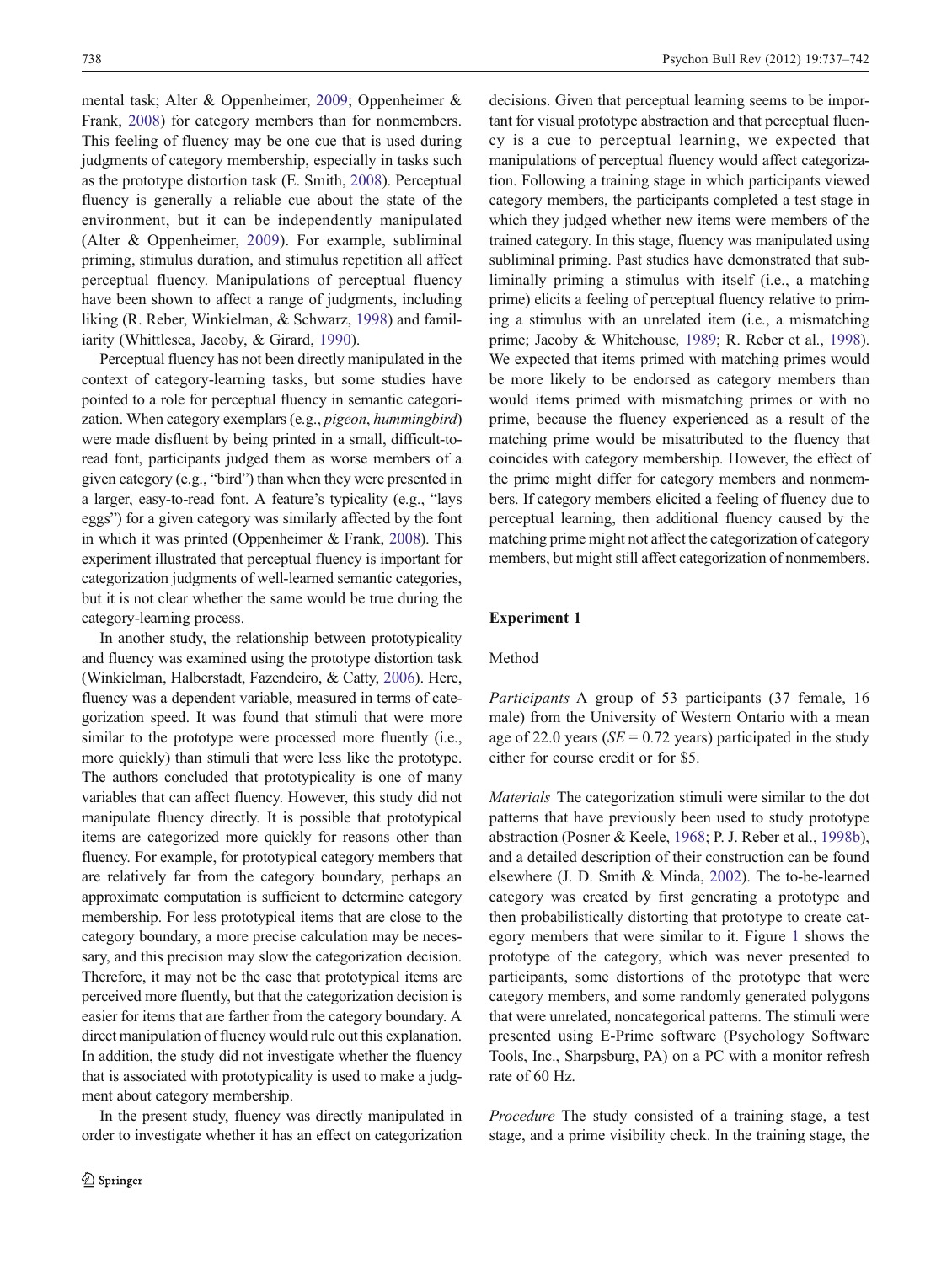<span id="page-3-0"></span>

Fig. 1 Shape stimuli used in the experiment. (A) The prototype for the category. (B) Examples of category members that were created by distorting the prototype. A total of 100 distortions of the prototype were created: 40 to be used in the training stage, and 20 to be used as targets in each of three priming conditions in the test stage. (C) Examples of unrelated shapes that were not members of the category. These shapes were all randomly generated, and no distortions were created for any of them. A total of 100 noncategorical polygons were created: 20 to be used as targets in each of the three priming conditions in the test phase, 20 to be used as unrelated primes for category members, and 20 to be used as unrelated primes for category nonmembers in the test phase. The prototype was  $182 \times 182$  pixels. Each of the distortions could be slightly larger or smaller than the prototype, depending on the amount and direction that each point was distorted. Because each polygon was created by randomly selecting points on a grid, the shapes were not necessarily centered on the grid. Each stimulus was manually centered so that all of the stimuli appeared at the center of the screen.

participants viewed 40 high distortions of the prototype one at a time on the screen for 5 s each. As in prior research, the participants were instructed to imagine pointing at the center of each shape and following the training stage, and they were told that the shapes were members of a single category, in the same way that a series of pictures of dogs would all belong to the "dog" category (Knowlton & Squire, [1993;](#page-6-0) P. J. Reber et al., [1998b\)](#page-6-0). Next, in the test stage, the participants saw 60 new high distortions of the prototype and 60 unrelated shapes, one at a time, and judged whether each item belonged to the category. Figure 2 illustrates the sequence and timing of events in each of the 120 trials of the test stage. On each trial, a 33-ms masked prime was presented before each to-be-categorized target shape. The prime was the same as the target shape (i.e., a match), was a new, unrelated shape (i.e., a mismatch), or was a blank screen (i.e., no prime). The order of the target shapes was randomized for each participant.

The prime visibility stage was exactly the same as the test stage, except that the participants made judgments about the prime rather than about the target shape. In this stage, the participants were explicitly told that primes appeared between the two masks, and their job was to indicate whether the prime was the same as or different from the target shape, or whether no prime was presented. This stage was included



Fig. 2 An illustration of the sequence and timing of events during the test stage and prime visibility stage. In the test stage, participants indicated whether the shape was a member of the category by pushing the "y" key for "Yes" and the "n" key for "No" on a standard USB keyboard. In the prime visibility stage, the participants indicated whether the prime was the same as or different from the target or whether no prime was presented by pushing the "s," "d," or "n" button, respectively.

to measure whether the participants had been able to perceive the primes as they were presented in the test stage.

#### Results and discussion

Prime visibility It was important that the participants not be able to identify the primes, so that any effect of prime type could be attributed to feelings of perceptual fluency rather than to explicit identification strategies. We were most interested in whether the participants were able to identify the content of the prime rather than its presence, so we examined whether the participants' performance at discriminating between matching and mismatching primes was significantly above chance. Six of the participants were able to discriminate between the matching and mismatching primes, so their data were excluded from further analyses. The remaining participants scored an average of 45.68 % correct ( $SE = 2.00$  %; chance was 50 %), indicating that the primes were subliminal and that their effect was on feelings of fluency rather than on explicit response strategies.

Categorization performance Categorization performance was calculated as the proportions of correct responses during the test stage. The participants were split into learners and nonlearners, according to whether their categorization performance was significantly above chance. We identified 13 nonlearners, whose average performance was 47.69 % ( $SE =$ 2.33 %), and 34 learners, whose average performance was 67.50 % ( $SE = 1.12$  %), which was similar to performance in other studies (Knowlton & Squire, [1993](#page-6-0); P. J. Reber et al., [1998a,](#page-6-0) [1998b\)](#page-6-0).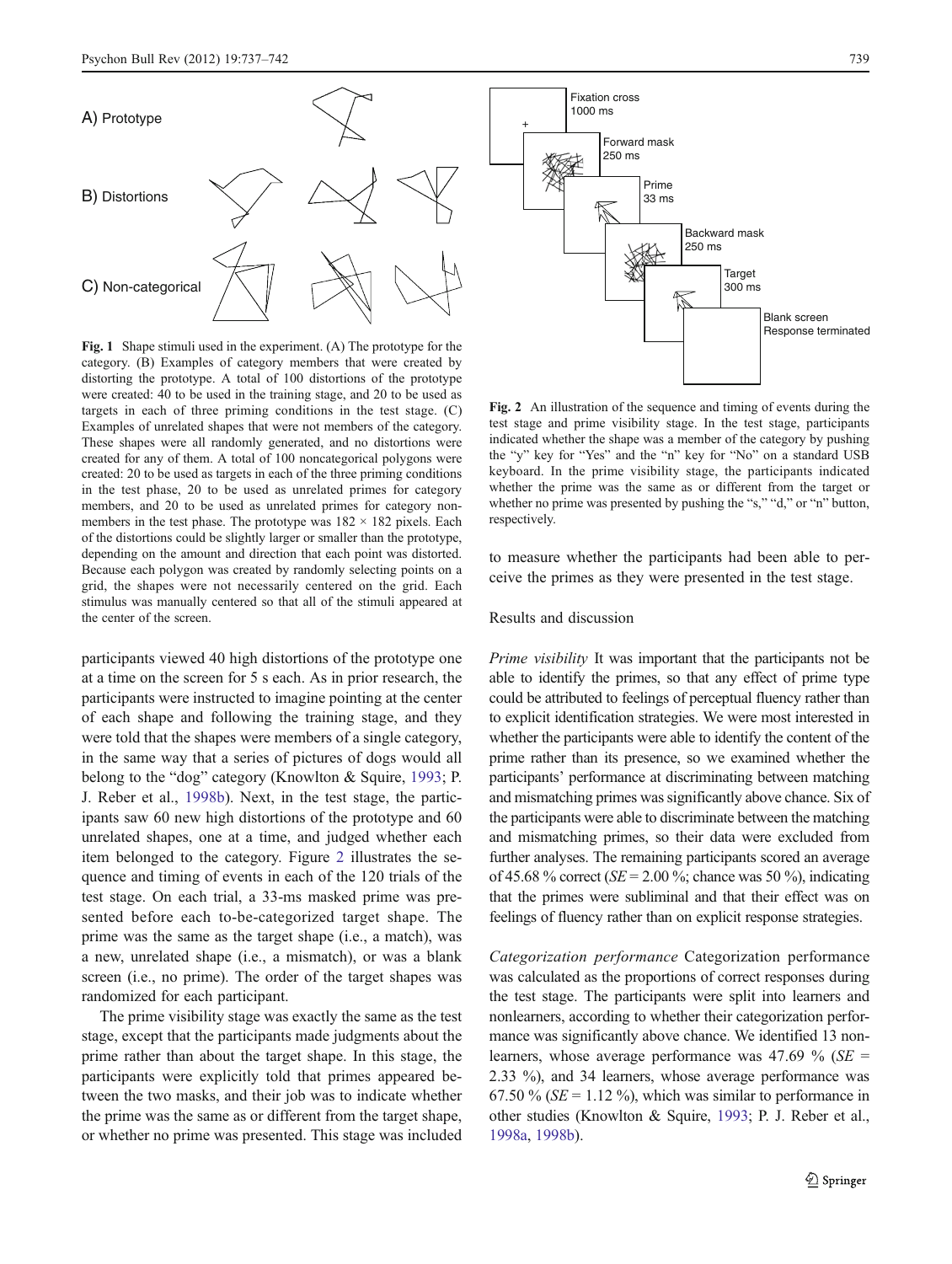<span id="page-4-0"></span>We predicted that stimuli primed with matching primes would be more likely to be endorsed as category members than would stimuli primed with mismatching primes or with no prime. If matching primes cause an increase in category endorsement, this would result in an increase in the proportion of correct responses to category members and a decrease in the proportion of correct responses for nonmembers. However, we expected that this might only be true for nonmembers; members might be accompanied by a feeling of fluency, so that additional fluency caused by the primes might not affect categorization performance. We only included learners in our main analysis because we expected that the effect of fluency might be dependent on category membership. Since nonlearners lacked category knowledge, they might not show the predicted fluency effects. The learners' performance, pictured in Fig. [3A,](#page-5-0) was analyzed using a 2 (category member vs. nonmember)  $\times$  3 (prime: match, mismatch, or none) analysis of variance (ANOVA). Category members were categorized less accurately than nonmembers,  $F(1, 33) = 9.18$ ,  $p = .005$ ,  $\eta^2 = .22$ , reflecting the participants' conservative response strategies. There was no effect of prime,  $F(2, 66) = 2.22$ ,  $p = .116$ , but there was an interaction between prime type and category membership,  $F(2)$ , 66) = 8.05,  $p < .001$ ,  $\eta^2 = .20$ , suggesting that the effect of the primes differed depending on category membership. Tukey's HSD tests were used to investigate the effect of prime type separately for category members and nonmembers. For category members, the primes did not affect categorization. This may indicate that category members induced a feeling of fluency and that additional fluency caused by the prime had no effect. For nonmembers, prime type did affect categorization performance. Specifically, performance was lower for stimuli preceded by matching primes than for stimuli that were not primed,  $q(3, 66) = 5.79$ ,  $p < .001$ , or for stimuli preceded by mismatching primes,  $q(3, 66) = 3.76$ ,  $p = .026$ . Matching primes caused nonmembers to be processed fluently, resulting in higher rates of category endorsement and lower proportions correct.<sup>1</sup>

#### Experiment 2

Experiment 2 was an exact replication of [Experiment 1,](#page-2-0) to confirm the reliability of its results.

#### Method

Participants A group of 45 participants (31 female, 14 male) from the University of Western Ontario with a mean age of 20.2 years ( $SE = 0.45$  years) participated in the study either for course credit or for \$5.

Materials and procedure The materials and procedure were exactly the same as those used in [Experiment 1.](#page-2-0)

#### Results and discussion

Prime visibility Seven of the participants were able to discriminate between the matching and mismatching primes, so their data were excluded from further analyses. The remaining participants scored an average of 42.98 % correct ( $SE = 2.29$  %).

Categorization performance We identified nine nonlearners, whose average performance was 52.50 % ( $SE = 1.36$  %), and 29 learners, whose average performance was 68.19 %  $(SE = 1.02 \%)$ . As in [Experiment 1,](#page-2-0) the primary analysis only included learners, whose performance can be seen in Fig. [3B.](#page-5-0) A 2 (category member vs. nonmember)  $\times$  3 (prime: match, mismatch, or none) ANOVA revealed a marginal effect of prime,  $F(2, 56) = 3.00$ ,  $p = .058$ , and a marginal effect of category,  $F(1, 28) = 3.29$ ,  $p = .080$ . Just as in [Experiment 1,](#page-2-0) we also found an interaction between prime type and category membership,  $F(2, 56) = 10.27, p < .001, \eta^2 = .27.$ 

Again, Tukey's HSD tests were used to investigate the effect of prime type separately for category members and nonmembers. As in the first experiment, we found no effect of prime for category members. For nonmembers, performance was lower for stimuli preceded by matching primes than for stimuli that were not primed,  $q(3, 56) = 6.21$ ,  $p < .001$ , or for stimuli preceded by mismatching primes,  $q(3, 56) = 3.53$ ,  $p = .047$ .<sup>2</sup>

<sup>1</sup> The corresponding analysis of nonlearners' performance did not show an effect of prime,  $F(2, 24) = 3.10$ ,  $p = .064$ , or category,  $F(1, 12) =$ 0.01,  $p = 0.908$ , or an interaction between prime and category,  $F(2, 24) =$ 2.96,  $p = .071$ . Since nonlearners lacked category knowledge, we did not expect them to exhibit a prime-by-category interaction, because without category knowledge, any effect of prime should be consistent across stimuli. The marginal main effect of prime was not in the predicted direction (match,  $M = 48.27$  %; none,  $M = 44.04$  %; mismatch,  $M = 50.77$  %) and likely would diminish with a larger sample size.

<sup>&</sup>lt;sup>2</sup> Nonlearners did not show an effect of prime,  $F(2, 16) = 1.18$ ,  $p = .334$ , or category,  $F(1, 8) = 3.02$ ,  $p = .121$ , but they did show an interaction between prime and category,  $F(2, 16) = 4.40$ ,  $p = .030$ ,  $\eta^2 = .36$ . Because the interaction had been nonsignificant in [Experiment 1](#page-2-0) and was significant in Experiment 2, we also collapsed the nonlearners across experiments and found a significant interaction between prime and category, F  $(2, 42) = 6.76$ ,  $p = .003$ ,  $\eta^2 = .24$ . There was no effect of prime for nonmembers, but category members primed with a mismatching prime were categorized more accurately  $(M = 51.82 \%)$  than category members primed with a matching prime ( $M = 42.50 \%$ ) [ $q(3, 42) = 5.58, p < .001$ ] or category members that were not primed ( $M = 44.55 \%$ ) [ $q(3, 42) =$ 4.35,  $p = .010$ ]. That is, disfluency increased categorization performance for members, suggesting that nonlearners may have erroneously associated category members with feelings of disfluency. That nonlearners, who lacked category knowledge, responded to primes differently depending on category membership is puzzling. Furthermore, because the effect of fluency for nonlearners was inconsistent across studies, we cannot make strong conclusions about this effect of fluency in the absence of category knowledge.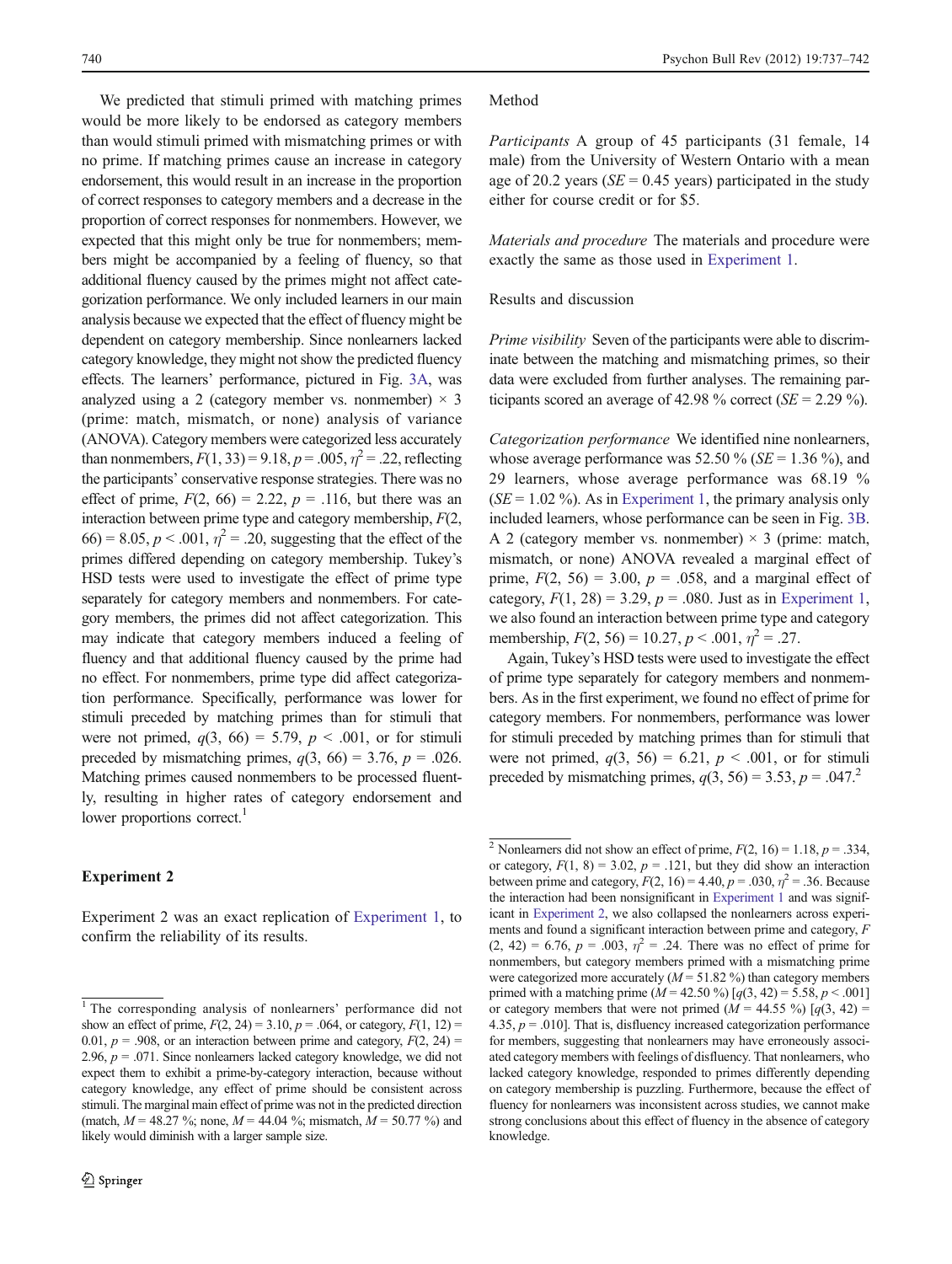<span id="page-5-0"></span>Fig. 3 Proportions of correct categorization responses given by learners for category members and nonmembers with each type of prime for (A) [Experiment 1](#page-2-0) and (B) [Experiment 2](#page-4-0). Error bars denote standard errors of the means.



#### General discussion

In two experiments, we found that categorization judgments were affected by perceptual fluency, but only for stimuli that were not members of the category. Priming nonmembers with matching primes led to a feeling of perceptual fluency, increasing the tendency to incorrectly endorse the stimulus as a category member and causing the proportion of correct categorization responses to decrease. Priming category members did not affect their subsequent categorization. It is likely that perceptual fluency is one of many cues to category membership and that a limit exists as to how much a feeling of fluency can influence a categorization decision. Nonmembers did not produce an enhanced visual response and were not accompanied by a feeling of fluency. When perceptual fluency was induced by priming, it was used as a signal to category membership, and the proportion of items endorsed as category members was increased. Category members, on the other hand, may be accompanied by a feeling of perceptual fluency based on perceptual learning during the training stage. Perhaps the additional feeling of fluency from the matching prime had little effect on the categorization of members because the fluency associated with perceptual learning already had the maximal effect on the categorization decision. In other words, a fluency threshold had already been reached for category members, so the fluency manipulation had no effect on category assignment.<sup>3</sup>

Similar results have been found for the effect of perceptual fluency on recognition memory. Jacoby and Whitehouse [\(1989](#page-6-0)) found that perceptual-fluency manipulations had a

larger and more robust effect for nonstudied than for studied items. Wolk et al. [\(2004](#page-6-0)) carried out an event-related potential study in which the effect of fluency, measured as the size of the N400 during a memory test, was smaller for studied than for nonstudied items. In both cases, the fluency manipulation had a smaller effect for studied items because these items generated their own fluency, and as a result were less susceptible to fluency manipulations, similar to our finding that the existing fluency for category members made further fluency manipulations ineffective.

Although we intended for mismatching primes to induce a feeling of disfluency, they may instead have induced a mild sense of fluency. The mismatching primes were randomly generated nine-point polygons, and as such had some similarity to the category members (i.e., both were constructed of lines and vertices, had similar levels of complexity, etc.). Therefore, the mismatching primes may have conferred a mild processing advantage for the target shapes, rather than the expected disadvantage. This could account for the nonsignificant, although relatively consistent, trend for the mismatching primes to result in performance somewhere between performance with matching primes and with no primes. Although we did not quantify the similarity between the mismatching primes and targets in the present experiments, a logical prediction is that primes can have graded fluency effects, dependent on the similarity between the prime and the target.

If perceptual learning is indeed used during some categorization decisions, manipulations that affect the degree of perceptual learning should also be reflected in categorization decisions. Casale and Ashby [\(2008](#page-6-0)) illustrated that performance on the prototype distortion task is best when perceptual learning is strengthened by training participants on stimuli that are highly similar to the category prototype. The length of training could also be manipulated to enhance perceptual learning. Many prototype distortion studies, including our own, use a short training stage, which is not likely to optimize perceptual learning. Future studies could

<sup>&</sup>lt;sup>3</sup> Note that this does not necessarily imply perfect categorization of category members. While the perceptual-fluency component of the categorization decision might have been maximized, other factors might cause a category member to be incorrectly categorized.